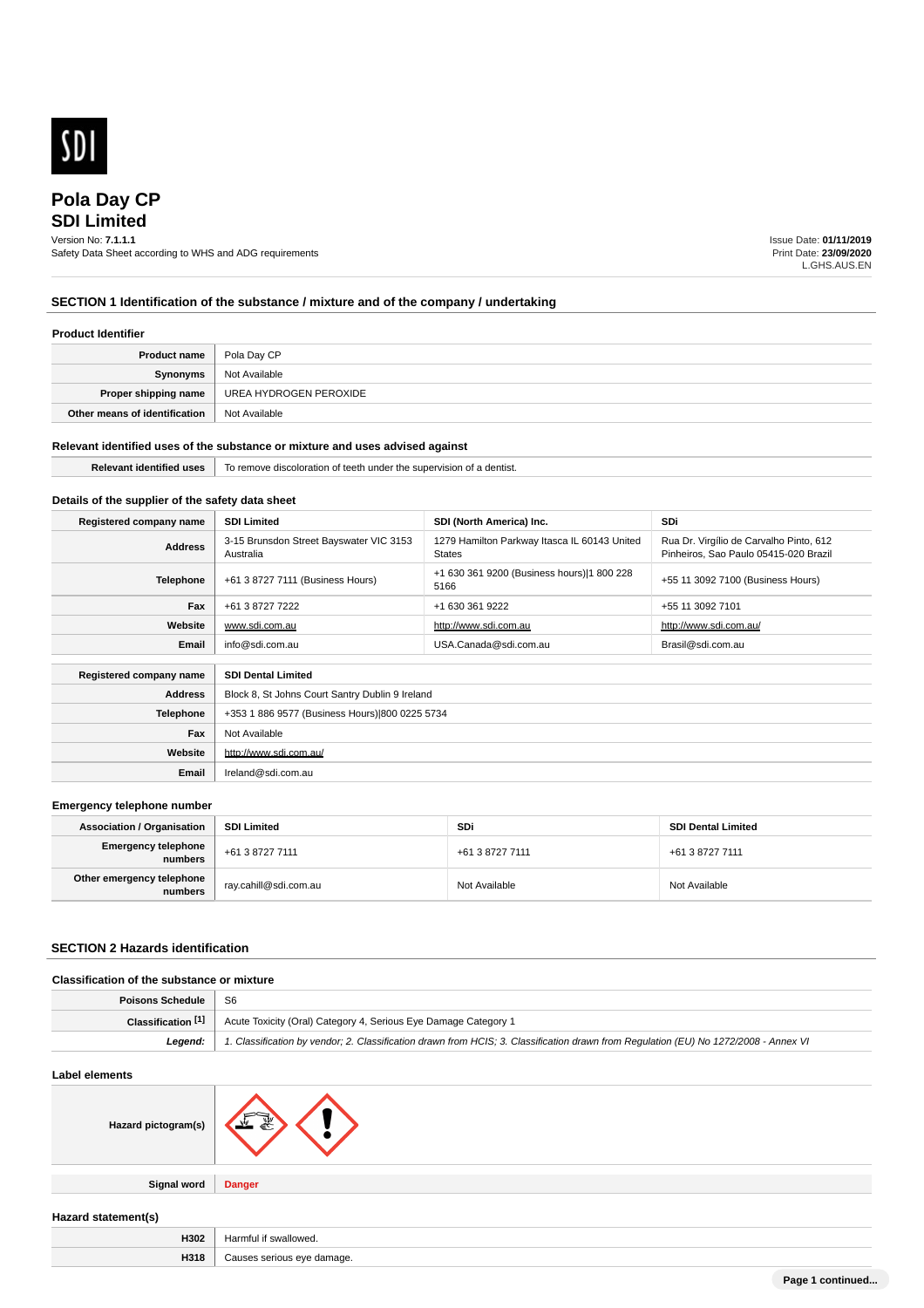### **Precautionary statement(s) Prevention**

| <b>P280</b> | Wear protective gloves/protective clothing/eye protection/face protection. |
|-------------|----------------------------------------------------------------------------|
|             | <b>P270</b> Do not eat, drink or smoke when using this product.            |
|             |                                                                            |

## **Precautionary statement(s) Response**

| P305+P351+P338 | IF IN EYES: Rinse cautiously with water for several minutes. Remove contact lenses, if present and easy to do. Continue rinsing. |
|----------------|----------------------------------------------------------------------------------------------------------------------------------|
| <b>P310</b>    | Immediately call a POISON CENTER or doctor/physician.                                                                            |
| P301+P312      | IF SWALLOWED: Call a POISON CENTER or doctor/physician if you feel unwell.                                                       |
| P330           | Rinse mouth.                                                                                                                     |
|                |                                                                                                                                  |

### **Precautionary statement(s) Storage**

Not Applicable

**Precautionary statement(s) Disposal**

**P501** Dispose of contents/container to authorised hazardous or special waste collection point in accordance with any local regulation.

### **SECTION 3 Composition / information on ingredients**

### **Substances**

See section below for composition of Mixtures

#### **Mixtures**

| <b>CAS No</b> | %[weight] | Name                   |
|---------------|-----------|------------------------|
| 124-43-6      | 35        | urea hydrogen peroxide |
| Not Available |           | equivalent to:         |
| 7722-84-1     | 13        | hydrogen peroxide      |

### **SECTION 4 First aid measures**

| Description of first aid measures |                                                                                                                                                                                                                                                                                                                                                                                                                                                                                                                                                                                 |  |
|-----------------------------------|---------------------------------------------------------------------------------------------------------------------------------------------------------------------------------------------------------------------------------------------------------------------------------------------------------------------------------------------------------------------------------------------------------------------------------------------------------------------------------------------------------------------------------------------------------------------------------|--|
| <b>Eye Contact</b>                | If this product comes in contact with the eyes:<br>Immediately hold eyelids apart and flush the eye continuously with running water.<br>Ensure complete irrigation of the eye by keeping eyelids apart and away from eye and moving the eyelids by occasionally lifting the upper<br>and lower lids.<br>▶ Continue flushing until advised to stop by the Poisons Information Centre or a doctor, or for at least 15 minutes.<br>Transport to hospital or doctor without delay.<br>Removal of contact lenses after an eye injury should only be undertaken by skilled personnel. |  |
| <b>Skin Contact</b>               | If skin contact occurs:<br>Immediately remove all contaminated clothing, including footwear.<br>Flush skin and hair with running water (and soap if available).<br>Seek medical attention in event of irritation.                                                                                                                                                                                                                                                                                                                                                               |  |
| Inhalation                        | If fumes or combustion products are inhaled remove from contaminated area.<br>Seek medical attention.                                                                                                                                                                                                                                                                                                                                                                                                                                                                           |  |
| Ingestion                         | If swallowed do <b>NOT</b> induce vomiting.<br>If vomiting occurs, lean patient forward or place on left side (head-down position, if possible) to maintain open airway and prevent aspiration.<br>• Observe the patient carefully.<br>▶ Never give liquid to a person showing signs of being sleepy or with reduced awareness; i.e. becoming unconscious.<br>Give water to rinse out mouth, then provide liquid slowly and as much as casualty can comfortably drink.<br>Seek medical advice.                                                                                  |  |

### **Indication of any immediate medical attention and special treatment needed**

Treat symptomatically.

## **SECTION 5 Firefighting measures**

## **Extinguishing media**

- Water spray or fog.
- $F$ Foam.
- ▶ Dry chemical powder.
- $\blacktriangleright$  BCF (where regulations permit).
- Carbon dioxide.

### **Special hazards arising from the substrate or mixture**

| <b>Fire Incompatibility</b> | Avoid any contamination of this material as it is very reactive and any contamination is potentially hazardous |  |
|-----------------------------|----------------------------------------------------------------------------------------------------------------|--|
|                             |                                                                                                                |  |
| Advice for firefighters     |                                                                                                                |  |
|                             | Alert Fire Brigade and tell them location and nature of hazard.                                                |  |
|                             | ▶ Wear full body protective clothing with breathing apparatus.                                                 |  |
| <b>Fire Fighting</b>        | ▶ Prevent, by any means available, spillage from entering drains or water courses.                             |  |
|                             | Fight fire from a safe distance, with adequate cover.                                                          |  |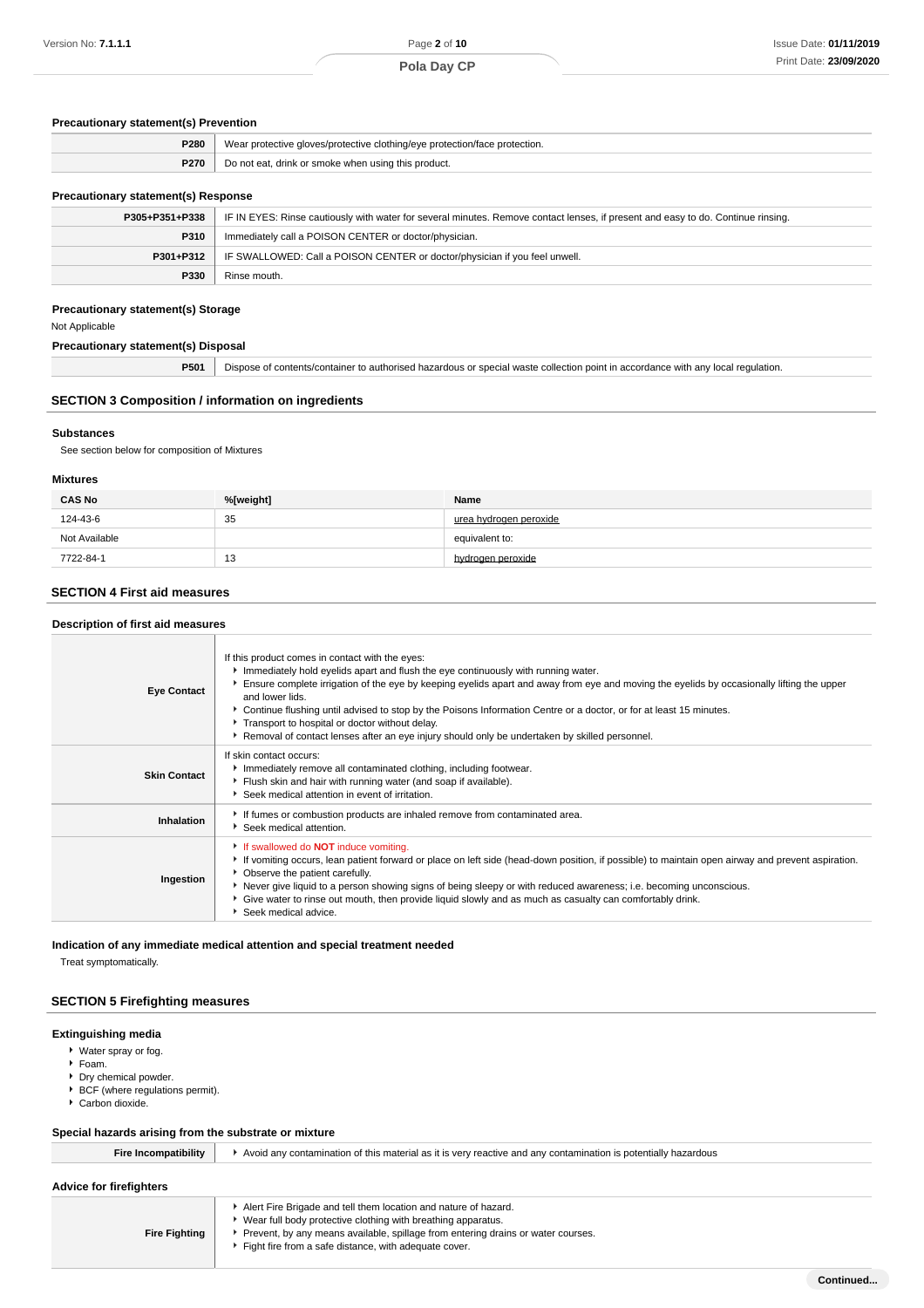|                              | Extinguishers should be used only by trained personnel.<br>▶ Use water delivered as a fine spray to control fire and cool adjacent area.<br>Avoid spraying water onto liquid pools.<br>DO NOT approach containers suspected to be hot.<br>Cool fire exposed containers with water spray from a protected location.<br>If safe to do so, remove containers from path of fire.<br>If fire gets out of control withdraw personnel and warn against entry.<br>Equipment should be thoroughly decontaminated after use.  |
|------------------------------|---------------------------------------------------------------------------------------------------------------------------------------------------------------------------------------------------------------------------------------------------------------------------------------------------------------------------------------------------------------------------------------------------------------------------------------------------------------------------------------------------------------------|
| <b>Fire/Explosion Hazard</b> | ▶ Will not burn but increases intensity of fire.<br>Heating may cause expansion or decomposition leading to violent rupture of containers.<br>Heat affected containers remain hazardous.<br>▶ Contact with combustibles such as wood, paper, oil or finely divided metal may produce spontaneous combustion or violent decomposition.<br>• May emit irritating, poisonous or corrosive fumes.<br>Decomposition may produce toxic fumes of:<br>nitrogen oxides (NOx)<br>carbon monoxide (CO)<br>carbon dioxide (CO2) |
| <b>HAZCHEM</b>               | 1X                                                                                                                                                                                                                                                                                                                                                                                                                                                                                                                  |

## **SECTION 6 Accidental release measures**

## **Personal precautions, protective equipment and emergency procedures**

See section 8

## **Environmental precautions**

See section 12

## **Methods and material for containment and cleaning up**

| <b>Minor Spills</b> | Clean up all spills immediately.<br>▶ No smoking, naked lights, ignition sources.<br>Avoid all contact with any organic matter including fuel, solvents, sawdust, paper or cloth and other incompatible materials, as ignition may<br>result.<br>Avoid breathing dust or vapours and all contact with skin and eyes.<br>Control personal contact with the substance, by using protective equipment.<br>▶ Contain and absorb spill with dry sand, earth, inert material or vermiculite.<br>DO NOT use sawdust as fire may result.<br>Scoop up solid residues and seal in labelled drums for disposal.<br>• Neutralise/decontaminate area.                                                                                                                                                                                                                                                                                                                                                                                                         |
|---------------------|--------------------------------------------------------------------------------------------------------------------------------------------------------------------------------------------------------------------------------------------------------------------------------------------------------------------------------------------------------------------------------------------------------------------------------------------------------------------------------------------------------------------------------------------------------------------------------------------------------------------------------------------------------------------------------------------------------------------------------------------------------------------------------------------------------------------------------------------------------------------------------------------------------------------------------------------------------------------------------------------------------------------------------------------------|
| <b>Major Spills</b> | Clear area of personnel and move upwind.<br>Alert Fire Brigade and tell them location and nature of hazard.<br>▶ Wear full body protective clothing with breathing apparatus.<br>Prevent, by any means available, spillage from entering drains or water courses.<br>No smoking, flames or ignition sources. Increase ventilation.<br>Contain spill with sand, earth or other clean, inert materials.<br><b>NEVER USE</b> organic absorbents such as sawdust, paper or cloth.<br>Use spark-free and explosion-proof equipment.<br>▶ Collect any recoverable product into labelled containers for possible recycling.<br>Avoid contamination with organic matter to prevent subsequent fire and explosion.<br><b>DO NOT</b> mix fresh with recovered material.<br>Collect residues and seal in labelled drums for disposal.<br>▶ Wash area and prevent runoff into drains.<br>Decontaminate equipment and launder all protective clothing before storage and re-use.<br>If contamination of drains or waterways occurs advise emergency services. |

Personal Protective Equipment advice is contained in Section 8 of the SDS.

## **SECTION 7 Handling and storage**

| Precautions for safe handling |                                                                                                                                                                                                                                                                                                                                                                                                                                                                                                                                                                                                                                                                                                                                                                                                                                                                                                                                                                                                                                                                                                                                                              |
|-------------------------------|--------------------------------------------------------------------------------------------------------------------------------------------------------------------------------------------------------------------------------------------------------------------------------------------------------------------------------------------------------------------------------------------------------------------------------------------------------------------------------------------------------------------------------------------------------------------------------------------------------------------------------------------------------------------------------------------------------------------------------------------------------------------------------------------------------------------------------------------------------------------------------------------------------------------------------------------------------------------------------------------------------------------------------------------------------------------------------------------------------------------------------------------------------------|
| Safe handling                 | For oxidisers, including peroxides.<br>Avoid personal contact and inhalation of dust, mist or vapours.<br>٠<br>Provide adequate ventilation.<br>٠<br>Always wear protective equipment and wash off any spillage from clothing.<br>$\cdot$<br>Keep material away from light, heat, flammables or combustibles.<br>٠<br>Keep cool, dry and away from incompatible materials.<br>$\cdot$<br>Avoid physical damage to containers.<br>$\cdot$<br>DO NOT repack or return unused portions to original containers. Withdraw only sufficient amounts for immediate use.<br>٠<br>Use only minimum quantity required.<br>٠<br>Avoid using solutions of peroxides in volatile solvents. Solvent evaporation should be controlled to avoid dangerous concentration of the<br>٠<br>peroxide.<br>Do NOT allow oxidisers to contact iron or compounds of iron, cobalt, or copper, metal oxide salts, acids or bases.<br>Do NOT use metal spatulas to handle oxidisers<br>×<br>Do NOT use glass containers with screw cap lids or glass stoppers.<br>٠<br>Store peroxides at the lowest possible temperature, consistent with their solubility and freezing point.<br>$\sim$ |
|                               | CAUTION: Do NOT store liquids or solutions of peroxides at a temperature below that at which the oxidiser freezes or precipitates.<br>٠<br>Peroxides, in particular, in this form are extremely shock and heat-sensitive. Refrigerated storage of peroxides must ONLY be in explosion-proof<br>units.<br>The hazards and consequences of fires and explosions during synthesis and use of oxidisers is widely recognised; spontaneous or<br>induced decomposition may culminate in a variety of ways, ranging from moderate gassing to spontaneous ignition or explosion. The heat<br>released from spontaneous decomposition of an energy-rich compound causes a rise in the surrounding temperature; the temperature will rise<br>until thermal balance is established or until the material heats to decomposition,<br>The most effective means for minimising the consequences of an accident is to limit quantities to a practical minimum. Even gram-scale<br>٠                                                                                                                                                                                        |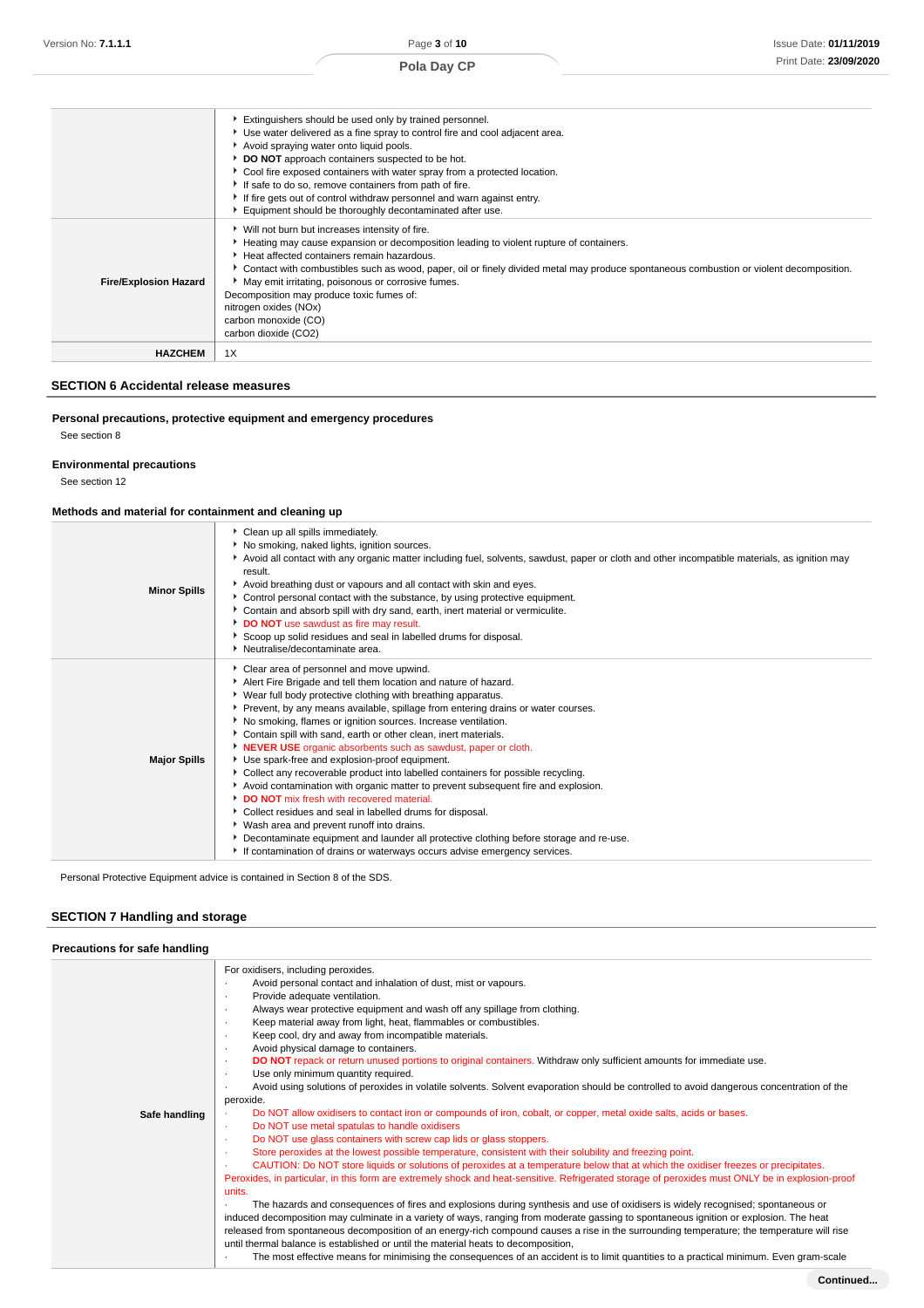|                   | explosions can be serious. Once ignited the burning of peroxides cannot be controlled and the area should be evacuated.<br>Unless there is compelling reason to do otherwise, peroxide concentration should be limited to 10% (or less with vigorous reactants).<br>Peroxide concentration is rarely as high as 1% in the reaction mixture of polymerisation or other free-radical reactions,<br>Oxidisers should be added slowly and cautiously to the reaction medium. This should be completed prior to heating and with good<br>agitation. |
|-------------------|------------------------------------------------------------------------------------------------------------------------------------------------------------------------------------------------------------------------------------------------------------------------------------------------------------------------------------------------------------------------------------------------------------------------------------------------------------------------------------------------------------------------------------------------|
|                   | Addition oxidisers to the hot monomer is extremely dangerous. A violent reaction (e.g., fire or explosion) can result from inadvertent mixing<br>of promoters (frequently used with peroxides in polymerisation systems) with full-strength oxidisers                                                                                                                                                                                                                                                                                          |
|                   | Organic peroxides are very sensitive to contamination (especially heavy-metal compounds, metal oxide salts, alkaline materials including<br>amines, strong acids, and many varieties of dust and dirt). This can initiate rapid, uncontrolled decomposition of peroxides and possible<br>generation of intense heat, fire or explosion The consequences of accidental contamination from returning withdrawn material to the storage                                                                                                           |
|                   | container can be disastrous.                                                                                                                                                                                                                                                                                                                                                                                                                                                                                                                   |
|                   | When handling <b>NEVER</b> smoke, eat or drink.<br>٠                                                                                                                                                                                                                                                                                                                                                                                                                                                                                           |
|                   | Always wash hands with soap and water after handling.<br>٠.<br>Use only good occupational work practice.<br>$\cdot$                                                                                                                                                                                                                                                                                                                                                                                                                            |
|                   | Observe manufacturer's storage and handling recommendations contained within this MSDS.<br>$\cdot$                                                                                                                                                                                                                                                                                                                                                                                                                                             |
| Other information | Do not store in direct sunlight.<br>Store between 2 and 8 deg C.                                                                                                                                                                                                                                                                                                                                                                                                                                                                               |

### **Conditions for safe storage, including any incompatibilities**

| Suitable container      | <b>DO NOT</b> repack. Use containers supplied by manufacturer only. |
|-------------------------|---------------------------------------------------------------------|
| Storage incompatibility | Avoid strong bases.                                                 |

## **SECTION 8 Exposure controls / personal protection**

## **Control parameters**

## **Occupational Exposure Limits (OEL)**

| <b>INGREDIENT DATA</b>       |                   |                      |                 |               |               |               |
|------------------------------|-------------------|----------------------|-----------------|---------------|---------------|---------------|
| Source                       | Ingredient        | <b>Material name</b> | <b>TWA</b>      | <b>STEL</b>   | Peak          | <b>Notes</b>  |
| Australia Exposure Standards | hydrogen peroxide | Hydrogen peroxide    | ppm / 1.4 mg/m3 | Not Available | Not Available | Not Available |
| <b>Emergency Limits</b>      |                   |                      |                 |               |               |               |

| Ingredient             | <b>Material name</b>                    | TEEL-1             |                     | TEEL-2            | TEEL-3        |
|------------------------|-----------------------------------------|--------------------|---------------------|-------------------|---------------|
| urea hydrogen peroxide | Urea peroxide; (Urea hydrogen peroxide) | $1.2 \text{ mg/m}$ |                     | $13 \text{ mg/m}$ | 79 mg/m3      |
| hydrogen peroxide      | Hydrogen peroxide                       | Not Available      |                     | Not Available     | Not Available |
|                        |                                         |                    |                     |                   |               |
| Ingredient             | <b>Original IDLH</b>                    |                    | <b>Revised IDLH</b> |                   |               |
| urea hydrogen peroxide | Not Available                           |                    | Not Available       |                   |               |
| hydrogen peroxide      | 75 ppm                                  |                    | Not Available       |                   |               |

| <b>Occupational Exposure Banding</b> |                                                                                                                                                                                                                                                                                                                                                                          |                                         |
|--------------------------------------|--------------------------------------------------------------------------------------------------------------------------------------------------------------------------------------------------------------------------------------------------------------------------------------------------------------------------------------------------------------------------|-----------------------------------------|
| Ingredient                           | <b>Occupational Exposure Band Rating</b>                                                                                                                                                                                                                                                                                                                                 | <b>Occupational Exposure Band Limit</b> |
| urea hydrogen peroxide               |                                                                                                                                                                                                                                                                                                                                                                          | $\leq 0.01$ mg/m <sup>3</sup>           |
| Notes:                               | Occupational exposure banding is a process of assigning chemicals into specific categories or bands based on a chemical's potency and the<br>adverse health outcomes associated with exposure. The output of this process is an occupational exposure band (OEB), which corresponds to a<br>range of exposure concentrations that are expected to protect worker health. |                                         |

# **MATERIAL DATA**

**Exposure controls**

|                                     | Engineering controls are used to remove a hazard or place a barrier between the worker and the hazard. Well-designed engineering controls can<br>be highly effective in protecting workers and will typically be independent of worker interactions to provide this high level of protection.<br>The basic types of engineering controls are:<br>Process controls which involve changing the way a job activity or process is done to reduce the risk.<br>Enclosure and/or isolation of emission source which keeps a selected hazard "physically" away from the worker and ventilation that strategically<br>"adds" and "removes" air in the work environment. Ventilation can remove or dilute an air contaminant if designed properly. The design of a<br>ventilation system must match the particular process and chemical or contaminant in use.<br>Employers may need to use multiple types of controls to prevent employee overexposure.<br>Local exhaust ventilation usually required. If risk of overexposure exists, wear approved respirator. Correct fit is essential to obtain adequate<br>protection. Supplied-air type respirator may be required in special circumstances. Correct fit is essential to ensure adequate protection.<br>An approved self contained breathing apparatus (SCBA) may be required in some situations.<br>Provide adequate ventilation in warehouse or closed storage area. Air contaminants generated in the workplace possess varying "escape"<br>velocities which, in turn, determine the "capture velocities" of fresh circulating air required to effectively remove the contaminant. |                        |                                     |  |  |
|-------------------------------------|-------------------------------------------------------------------------------------------------------------------------------------------------------------------------------------------------------------------------------------------------------------------------------------------------------------------------------------------------------------------------------------------------------------------------------------------------------------------------------------------------------------------------------------------------------------------------------------------------------------------------------------------------------------------------------------------------------------------------------------------------------------------------------------------------------------------------------------------------------------------------------------------------------------------------------------------------------------------------------------------------------------------------------------------------------------------------------------------------------------------------------------------------------------------------------------------------------------------------------------------------------------------------------------------------------------------------------------------------------------------------------------------------------------------------------------------------------------------------------------------------------------------------------------------------------------------------------------------------------------------------------------|------------------------|-------------------------------------|--|--|
| Appropriate engineering<br>controls | Type of Contaminant:                                                                                                                                                                                                                                                                                                                                                                                                                                                                                                                                                                                                                                                                                                                                                                                                                                                                                                                                                                                                                                                                                                                                                                                                                                                                                                                                                                                                                                                                                                                                                                                                                |                        | Air Speed:                          |  |  |
|                                     | solvent, vapours, degreasing etc., evaporating from tank (in still air).                                                                                                                                                                                                                                                                                                                                                                                                                                                                                                                                                                                                                                                                                                                                                                                                                                                                                                                                                                                                                                                                                                                                                                                                                                                                                                                                                                                                                                                                                                                                                            |                        | $0.25 - 0.5$ m/s<br>(50-100 f/min.) |  |  |
|                                     | aerosols, fumes from pouring operations, intermittent container filling, low speed conveyer transfers, welding, spray<br>drift, plating acid fumes, pickling (released at low velocity into zone of active generation)                                                                                                                                                                                                                                                                                                                                                                                                                                                                                                                                                                                                                                                                                                                                                                                                                                                                                                                                                                                                                                                                                                                                                                                                                                                                                                                                                                                                              |                        | 0.5-1 m/s (100-200<br>$f/min.$ )    |  |  |
|                                     | direct spray, spray painting in shallow booths, drum filling, conveyer loading, crusher dusts, gas discharge (active<br>generation into zone of rapid air motion)                                                                                                                                                                                                                                                                                                                                                                                                                                                                                                                                                                                                                                                                                                                                                                                                                                                                                                                                                                                                                                                                                                                                                                                                                                                                                                                                                                                                                                                                   |                        | 1-2.5 m/s (200-500<br>$f/min.$ )    |  |  |
|                                     | grinding, abrasive blasting, tumbling, high speed wheel generated dusts (released at high initial velocity into zone of<br>very high rapid air motion).                                                                                                                                                                                                                                                                                                                                                                                                                                                                                                                                                                                                                                                                                                                                                                                                                                                                                                                                                                                                                                                                                                                                                                                                                                                                                                                                                                                                                                                                             |                        | $2.5 - 10$ m/s<br>(500-2000 f/min.) |  |  |
|                                     | Within each range the appropriate value depends on:                                                                                                                                                                                                                                                                                                                                                                                                                                                                                                                                                                                                                                                                                                                                                                                                                                                                                                                                                                                                                                                                                                                                                                                                                                                                                                                                                                                                                                                                                                                                                                                 |                        |                                     |  |  |
|                                     | Lower end of the range                                                                                                                                                                                                                                                                                                                                                                                                                                                                                                                                                                                                                                                                                                                                                                                                                                                                                                                                                                                                                                                                                                                                                                                                                                                                                                                                                                                                                                                                                                                                                                                                              | Upper end of the range |                                     |  |  |
|                                     |                                                                                                                                                                                                                                                                                                                                                                                                                                                                                                                                                                                                                                                                                                                                                                                                                                                                                                                                                                                                                                                                                                                                                                                                                                                                                                                                                                                                                                                                                                                                                                                                                                     |                        |                                     |  |  |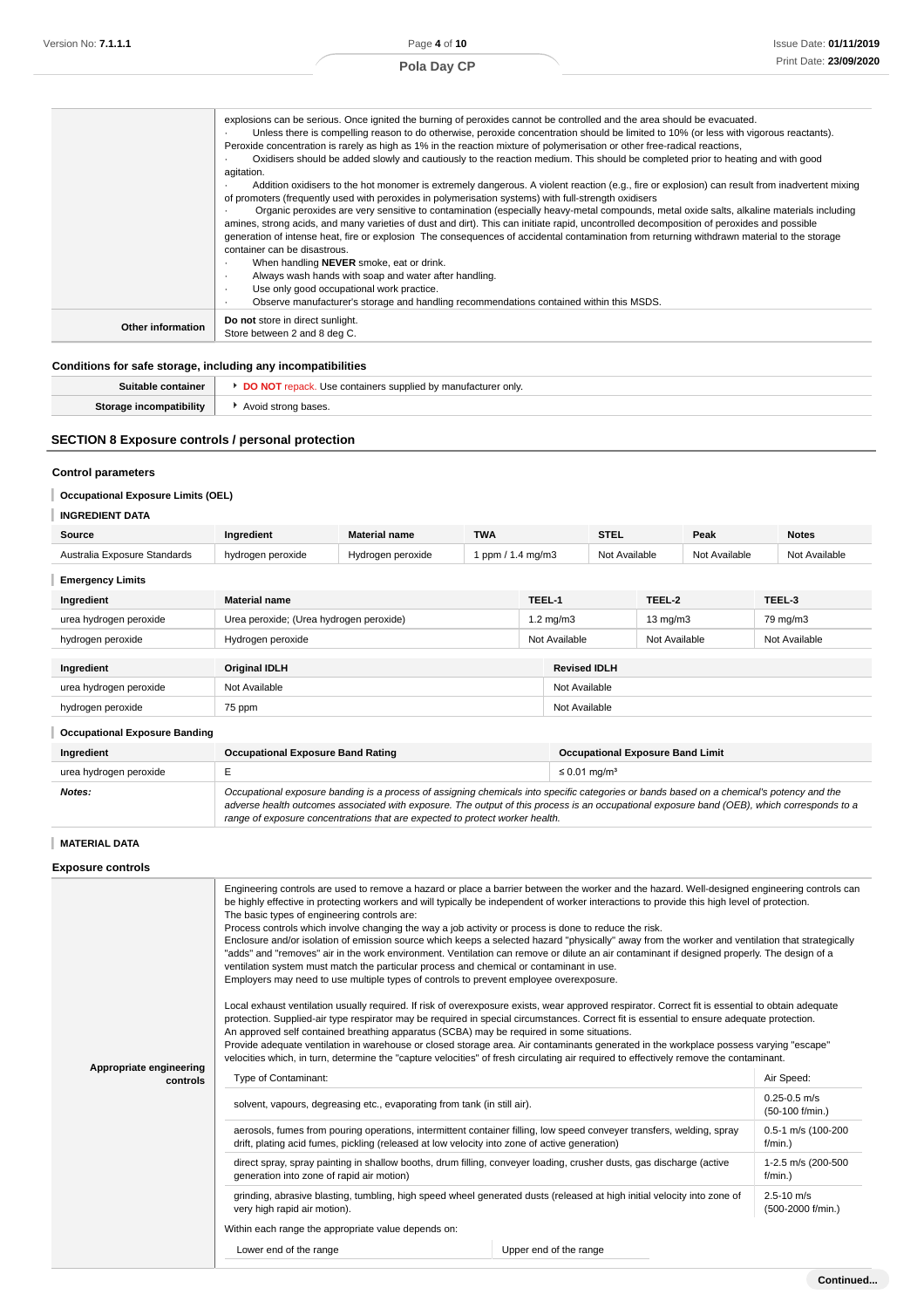|                            | 1: Room air currents minimal or favourable to capture                                                                                                                                                                                                                                                                                                                                                                                                                                                                                                                                                                                                                                                                                                                                                                                                                                                                                                         | 1: Disturbing room air currents  |  |  |  |
|----------------------------|---------------------------------------------------------------------------------------------------------------------------------------------------------------------------------------------------------------------------------------------------------------------------------------------------------------------------------------------------------------------------------------------------------------------------------------------------------------------------------------------------------------------------------------------------------------------------------------------------------------------------------------------------------------------------------------------------------------------------------------------------------------------------------------------------------------------------------------------------------------------------------------------------------------------------------------------------------------|----------------------------------|--|--|--|
|                            | 2: Contaminants of low toxicity or of nuisance value only.<br>2: Contaminants of high toxicity<br>3: Intermittent, low production.<br>3: High production, heavy use                                                                                                                                                                                                                                                                                                                                                                                                                                                                                                                                                                                                                                                                                                                                                                                           |                                  |  |  |  |
|                            |                                                                                                                                                                                                                                                                                                                                                                                                                                                                                                                                                                                                                                                                                                                                                                                                                                                                                                                                                               |                                  |  |  |  |
|                            | 4: Large hood or large air mass in motion                                                                                                                                                                                                                                                                                                                                                                                                                                                                                                                                                                                                                                                                                                                                                                                                                                                                                                                     | 4: Small hood-local control only |  |  |  |
|                            | Simple theory shows that air velocity falls rapidly with distance away from the opening of a simple extraction pipe. Velocity generally decreases<br>with the square of distance from the extraction point (in simple cases). Therefore the air speed at the extraction point should be adjusted,<br>accordingly, after reference to distance from the contaminating source. The air velocity at the extraction fan, for example, should be a minimum of<br>1-2 m/s (200-400 f/min) for extraction of solvents generated in a tank 2 meters distant from the extraction point. Other mechanical considerations,<br>producing performance deficits within the extraction apparatus, make it essential that theoretical air velocities are multiplied by factors of 10 or<br>more when extraction systems are installed or used.                                                                                                                                |                                  |  |  |  |
| <b>Personal protection</b> |                                                                                                                                                                                                                                                                                                                                                                                                                                                                                                                                                                                                                                                                                                                                                                                                                                                                                                                                                               |                                  |  |  |  |
| Eye and face protection    | Safety glasses with side shields.<br>Chemical goggles.<br>Contact lenses may pose a special hazard; soft contact lenses may absorb and concentrate irritants. A written policy document, describing<br>the wearing of lenses or restrictions on use, should be created for each workplace or task. This should include a review of lens absorption<br>and adsorption for the class of chemicals in use and an account of injury experience. Medical and first-aid personnel should be trained in<br>their removal and suitable equipment should be readily available. In the event of chemical exposure, begin eye irrigation immediately and<br>remove contact lens as soon as practicable. Lens should be removed at the first signs of eye redness or irritation - lens should be removed in<br>a clean environment only after workers have washed hands thoroughly. [CDC NIOSH Current Intelligence Bulletin 59], [AS/NZS 1336 or<br>national equivalent] |                                  |  |  |  |
| <b>Skin protection</b>     | See Hand protection below                                                                                                                                                                                                                                                                                                                                                                                                                                                                                                                                                                                                                                                                                                                                                                                                                                                                                                                                     |                                  |  |  |  |
| Hands/feet protection      | * Wear chemical protective gloves, e.g. PVC.<br>▶ Wear safety footwear or safety gumboots, e.g. Rubber<br>▶ Rubber Gloves                                                                                                                                                                                                                                                                                                                                                                                                                                                                                                                                                                                                                                                                                                                                                                                                                                     |                                  |  |  |  |
| <b>Body protection</b>     | See Other protection below                                                                                                                                                                                                                                                                                                                                                                                                                                                                                                                                                                                                                                                                                                                                                                                                                                                                                                                                    |                                  |  |  |  |
| Other protection           | • Overalls.<br>PVC Apron.<br>PVC protective suit may be required if exposure severe.<br>Eyewash unit.<br>Ensure there is ready access to a safety shower.                                                                                                                                                                                                                                                                                                                                                                                                                                                                                                                                                                                                                                                                                                                                                                                                     |                                  |  |  |  |

### **Respiratory protection**

Type B Filter of sufficient capacity. (AS/NZS 1716 & 1715, EN 143:2000 & 149:2001, ANSI Z88 or national equivalent)

Where the concentration of gas/particulates in the breathing zone, approaches or exceeds the "Exposure Standard" (or ES), respiratory protection is required. Degree of protection varies with both face-piece and Class of filter; the nature of protection varies with Type of filter.

| <b>Required Minimum Protection Factor</b> | <b>Half-Face Respirator</b> | <b>Full-Face Respirator</b> | <b>Powered Air Respirator</b> |
|-------------------------------------------|-----------------------------|-----------------------------|-------------------------------|
| up to $10 \times ES$                      | <b>B-AUS</b>                |                             | B-PAPR-AUS / Class 1          |
| up to $50 \times ES$                      |                             | B-AUS / Class 1             |                               |
| up to $100 \times ES$                     |                             | $B-2$                       | B-PAPR-2 ^                    |

^ - Full-face

A(All classes) = Organic vapours, B AUS or B1 = Acid gasses, B2 = Acid gas or hydrogen cyanide(HCN), B3 = Acid gas or hydrogen cyanide(HCN), E = Sulfur dioxide(SO2), G = Agricultural chemicals, K = Ammonia(NH3), Hg = Mercury, NO = Oxides of nitrogen, MB = Methyl bromide, AX = Low boiling point organic compounds(below 65 degC)

### **SECTION 9 Physical and chemical properties**

#### **Information on basic physical and chemical properties**

| Appearance                                      | Clear gel with spearmint odour, mixes with water. |                                            |                |
|-------------------------------------------------|---------------------------------------------------|--------------------------------------------|----------------|
|                                                 |                                                   |                                            |                |
| <b>Physical state</b>                           | Gel                                               | Relative density (Water = 1)               | 1.1            |
| Odour                                           | Not Available                                     | Partition coefficient n-octanol<br>/ water | Not Available  |
| <b>Odour threshold</b>                          | Not Available                                     | Auto-ignition temperature (°C)             | Not Available  |
| pH (as supplied)                                | 5.9                                               | <b>Decomposition temperature</b>           | Not Available  |
| Melting point / freezing point<br>(°C)          | Not Available                                     | Viscosity (cSt)                            | Not Available  |
| Initial boiling point and boiling<br>range (°C) | Not Available                                     | Molecular weight (g/mol)                   | Not Applicable |
| Flash point (°C)                                | Not Available                                     | <b>Taste</b>                               | Not Available  |
| <b>Evaporation rate</b>                         | Not Available                                     | <b>Explosive properties</b>                | Not Available  |
| Flammability                                    | Not Available                                     | <b>Oxidising properties</b>                | Not Available  |
| Upper Explosive Limit (%)                       | Not Available                                     | Surface Tension (dyn/cm or<br>$mN/m$ )     | Not Available  |
| Lower Explosive Limit (%)                       | Not Available                                     | <b>Volatile Component (%vol)</b>           | Not Available  |
| Vapour pressure (kPa)                           | Not Available                                     | Gas group                                  | Not Available  |
| Solubility in water                             | Miscible                                          | pH as a solution (1%)                      | Not Available  |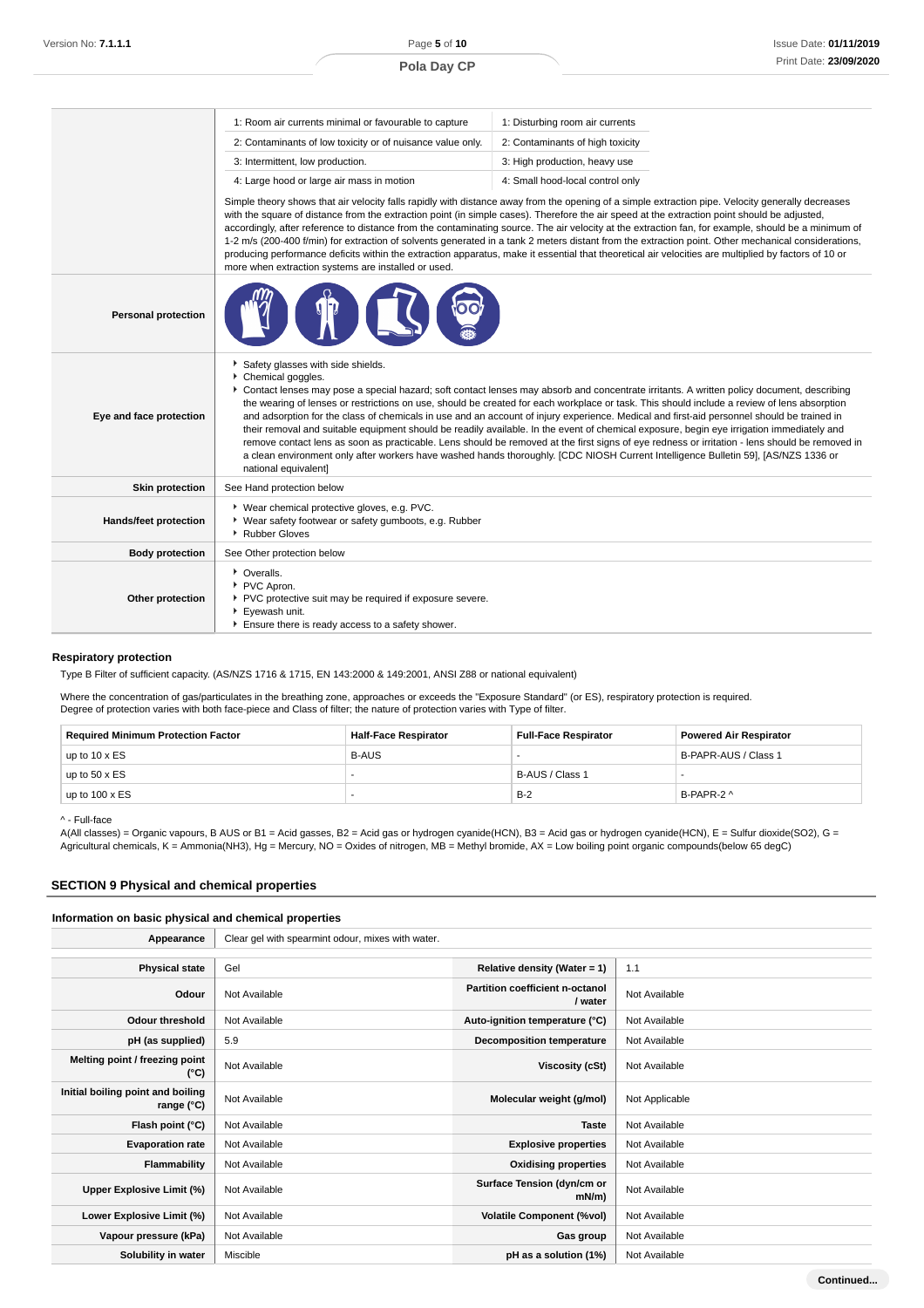**Vapour density (Air = 1)** Not Available **VOC g/L** Not Available

## **SECTION 10 Stability and reactivity**

| Reactivity                                 | See section 7                                                                                                                                                                                      |
|--------------------------------------------|----------------------------------------------------------------------------------------------------------------------------------------------------------------------------------------------------|
| <b>Chemical stability</b>                  | • Unstable in the presence of incompatible materials.<br>Product is considered stable under normal handling conditions.<br>Prolonged exposure to heat.<br>Hazardous polymerisation will not occur. |
| Possibility of hazardous<br>reactions      | See section 7                                                                                                                                                                                      |
| <b>Conditions to avoid</b>                 | See section 7                                                                                                                                                                                      |
| Incompatible materials                     | See section 7                                                                                                                                                                                      |
| <b>Hazardous decomposition</b><br>products | See section 5                                                                                                                                                                                      |
|                                            |                                                                                                                                                                                                    |

## **SECTION 11 Toxicological information**

## **Information on toxicological effects**

| <b>Inhaled</b>      | Inhalation of vapours or aerosols (mists, fumes), generated by the material during the course of normal handling, may be harmful.<br>Limited evidence or practical experience suggests that the material may produce irritation of the respiratory system, in a significant number of<br>individuals, following inhalation. In contrast to most organs, the lung is able to respond to a chemical insult by first removing or neutralising the<br>irritant and then repairing the damage. The repair process, which initially evolved to protect mammalian lungs from foreign matter and antigens,<br>may however, produce further lung damage resulting in the impairment of gas exchange, the primary function of the lungs. Respiratory tract<br>irritation often results in an inflammatory response involving the recruitment and activation of many cell types, mainly derived from the vascular<br>system.                                                                                                                                                                                                                                                                                                                                                                                                                                               |
|---------------------|-----------------------------------------------------------------------------------------------------------------------------------------------------------------------------------------------------------------------------------------------------------------------------------------------------------------------------------------------------------------------------------------------------------------------------------------------------------------------------------------------------------------------------------------------------------------------------------------------------------------------------------------------------------------------------------------------------------------------------------------------------------------------------------------------------------------------------------------------------------------------------------------------------------------------------------------------------------------------------------------------------------------------------------------------------------------------------------------------------------------------------------------------------------------------------------------------------------------------------------------------------------------------------------------------------------------------------------------------------------------|
| Ingestion           | Accidental ingestion of the material may be harmful; animal experiments indicate that ingestion of less than 150 gram may be fatal or may<br>produce serious damage to the health of the individual.<br>mucous membrane irritation                                                                                                                                                                                                                                                                                                                                                                                                                                                                                                                                                                                                                                                                                                                                                                                                                                                                                                                                                                                                                                                                                                                              |
| <b>Skin Contact</b> | Limited evidence exists, or practical experience predicts, that the material either produces inflammation of the skin in a substantial number of<br>individuals following direct contact, and/or produces significant inflammation when applied to the healthy intact skin of animals, for up to four<br>hours, such inflammation being present twenty-four hours or more after the end of the exposure period. Skin irritation may also be present after<br>prolonged or repeated exposure; this may result in a form of contact dermatitis (nonallergic). The dermatitis is often characterised by skin<br>redness (erythema) and swelling (oedema) which may progress to blistering (vesiculation), scaling and thickening of the epidermis. At the<br>microscopic level there may be intercellular oedema of the spongy layer of the skin (spongiosis) and intracellular oedema of the epidermis.<br>Skin contact will result in rapid drying, bleaching, leading to chemical burns on prolonged contact<br>Open cuts, abraded or irritated skin should not be exposed to this material<br>Entry into the blood-stream through, for example, cuts, abrasions, puncture wounds or lesions, may produce systemic injury with harmful effects.<br>Examine the skin prior to the use of the material and ensure that any external damage is suitably protected. |
| Eye                 | When applied to the eye(s) of animals, the material produces severe ocular lesions which are present twenty-four hours or more after instillation.                                                                                                                                                                                                                                                                                                                                                                                                                                                                                                                                                                                                                                                                                                                                                                                                                                                                                                                                                                                                                                                                                                                                                                                                              |
| Chronic             | Limited evidence suggests that repeated or long-term occupational exposure may produce cumulative health effects involving organs or<br>biochemical systems.<br>Prolonged or repeated skin contact may cause drying with cracking, irritation and possible dermatitis following.                                                                                                                                                                                                                                                                                                                                                                                                                                                                                                                                                                                                                                                                                                                                                                                                                                                                                                                                                                                                                                                                                |
|                     |                                                                                                                                                                                                                                                                                                                                                                                                                                                                                                                                                                                                                                                                                                                                                                                                                                                                                                                                                                                                                                                                                                                                                                                                                                                                                                                                                                 |

|                        | <b>TOXICITY</b>                                                                                                                                                                                                                 | <b>IRRITATION</b>                                     |
|------------------------|---------------------------------------------------------------------------------------------------------------------------------------------------------------------------------------------------------------------------------|-------------------------------------------------------|
| Pola Day CP            | Not Available                                                                                                                                                                                                                   | Not Available                                         |
|                        | <b>TOXICITY</b>                                                                                                                                                                                                                 | <b>IRRITATION</b>                                     |
| urea hydrogen peroxide | Not Available                                                                                                                                                                                                                   | Eye: adverse effect observed (irreversible damage)[1] |
|                        |                                                                                                                                                                                                                                 | Skin: adverse effect observed (irritating)[1]         |
|                        | <b>TOXICITY</b>                                                                                                                                                                                                                 | <b>IRRITATION</b>                                     |
|                        | 50 mg/kg <sup>[2]</sup>                                                                                                                                                                                                         | Not Available                                         |
|                        | 500 mg/kg <sup>[2]</sup>                                                                                                                                                                                                        |                                                       |
|                        | Dermal (rabbit) LD50: 4060 mg/kg <sup>[2]</sup>                                                                                                                                                                                 |                                                       |
| hydrogen peroxide      | Inhalation (rat) LC50: 2 mg/l/4H[2]                                                                                                                                                                                             |                                                       |
|                        | Oral (rat) LD50: =1193-1270 mg/kg <sup>[2]</sup>                                                                                                                                                                                |                                                       |
|                        | Oral (rat) LD50: >225 mg/kg <sup>[2]</sup>                                                                                                                                                                                      |                                                       |
|                        | Oral (rat) LD50: >5000 mg/kg[2]                                                                                                                                                                                                 |                                                       |
|                        | Oral (rat) LD50: 1270 mg/kg[1]                                                                                                                                                                                                  |                                                       |
| Legend:                | 1. Value obtained from Europe ECHA Registered Substances - Acute toxicity 2.* Value obtained from manufacturer's SDS. Unless otherwise<br>specified data extracted from RTECS - Register of Toxic Effect of chemical Substances |                                                       |
|                        |                                                                                                                                                                                                                                 |                                                       |

| UREA HYDROGEN PEROXIDE   | No chronic human exposure data is available                                                                                                                                                                                                                                                      |
|--------------------------|--------------------------------------------------------------------------------------------------------------------------------------------------------------------------------------------------------------------------------------------------------------------------------------------------|
| <b>HYDROGEN PEROXIDE</b> | For hydrogen peroxide:<br>Hazard increases with peroxide concentration, high concentrations contain an additive stabiliser.<br>Pharmacokinetics<br>Hydrogen peroxide is a normal product of metabolism. It is readily decomposed by catalase in normal cells. In experimental animals exposed to |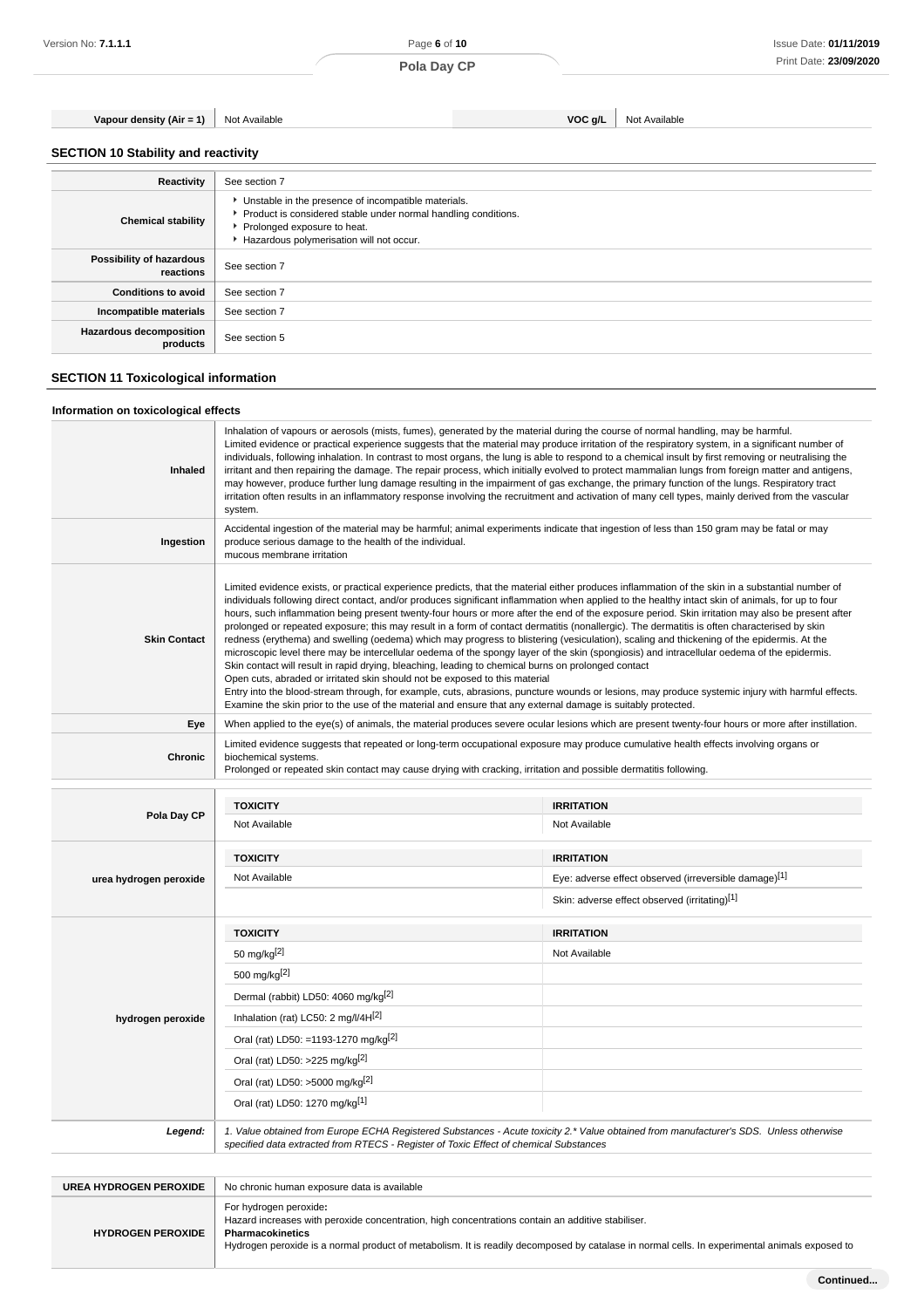|                                                      | hydrogen peroxide, target organs affected include the lungs, intestine, thymus, liver, and kidney, suggesting its distribution to those sites.<br>Hydrogen peroxide has been detected in breath.<br>Absorption: Hydrogen peroxide is decomposed in the bowel before absorption. When applied to tissue, solutions of hydrogen peroxide have<br>poor penetrability.<br>Distribution Hydrogen peroxide is produced metabolically in intact cells and tissues. It is formed by reduction of oxygen either directly in a<br>two-electron transfer reaction, often catalysed by flavoproteins, or by an initial one-electron step to O2 followed by dismutation to hydrogen<br>peroxide.<br>▶ Hydrogen peroxide has been detected in serum and in intact liver. based on the results of toxicity studies, the lungs, intestine, thymus, liver,<br>and kidney may be distribution sites. In rabbits and cats that died after intravenous administration of hydrogen peroxide, the lungs were pale<br>and emphysematous. Following intraperitoneal injection of hydrogen peroxide in mice, pyknotic nuclei were induced in the intestine and<br>thymus (IARC 1985). Degeneration of hepatic and renal tubular epithelial tissue was observed following oral administration of hydrogen<br>peroxide to mice.<br>▶ Metabolism Glutathione peroxidase, responsible for decomposing hydrogen peroxide, is present in normal human tissues (IARC 1985).<br>water.<br>Excretion Hydrogen peroxide has been detected in human breath at levels ranging from 1.0+/-.5 g/L to 0.34+/-0.17 g/L.<br>Carcinogenicity<br>Gastric and duodenal lesions including adenomas, carcinomas, and adenocarcinomas have been observed in mice treated orally with hydrogen<br>peroxide. Marked strain differences in the incidence of tumors have been observed. Papilloma development has been observed in mice treated<br>by dermal application.<br>Genotoxicity<br>Hydrogen peroxide induced DNA damage, sister chromatid exchanges and chromosomal aberrations in mammalian cells in vitro. Hydrogen<br>peroxide induced DNA damage in bacteria (E. coli), and was mutagenic to bacteria (Salmonella typhimurium) and the fungi, Neurospora<br>crassa and Aspergillis chevallieri, but not to Streptomyces griseoflavus. It was not mutagenic to Drosophila melanogaster or to mammalian<br>cells in vitro.<br><b>Developmental Toxicity</b><br>Malformations have been observed in chicken embryos treated with hydrogen peroxide, but experiments with mice and rats have been negative.<br>Female rats that received 0.45% hydrogen peroxide (equivalent to approximately 630 mg/kg/day)7 as the sole drinking fluid for five weeks<br>produced normal litters when mated with untreated males.<br>Doses of 1.4 to 11 mol/egg hydrogen peroxide (purity 30%) dissolved in water were injected into the airspace of groups of 20-30 white leghorn<br>chicken eggs on day 3 of incubation.<br>Embryos were examined on day 14. The incidence of embryonic deaths and malformations was dose-related and detected at doses of 2.8<br>mol/egg and above. The combined ED50 was 2.7 mol/egg.<br><b>Reproductive Toxicity</b><br>A 1% solution of hydrogen peroxide (equivalent to 1900 mg/kg/day) given as the sole drinking fluid to three-month-old male mice for 7-28 days<br>did not cause infertility.<br>The substance is classified by IARC as Group 3: |                                 | When hydrogen peroxide comes in contact with catalase, an enzyme found in blood and most tissues, it rapidly decomposes into oxygen and |
|------------------------------------------------------|-------------------------------------------------------------------------------------------------------------------------------------------------------------------------------------------------------------------------------------------------------------------------------------------------------------------------------------------------------------------------------------------------------------------------------------------------------------------------------------------------------------------------------------------------------------------------------------------------------------------------------------------------------------------------------------------------------------------------------------------------------------------------------------------------------------------------------------------------------------------------------------------------------------------------------------------------------------------------------------------------------------------------------------------------------------------------------------------------------------------------------------------------------------------------------------------------------------------------------------------------------------------------------------------------------------------------------------------------------------------------------------------------------------------------------------------------------------------------------------------------------------------------------------------------------------------------------------------------------------------------------------------------------------------------------------------------------------------------------------------------------------------------------------------------------------------------------------------------------------------------------------------------------------------------------------------------------------------------------------------------------------------------------------------------------------------------------------------------------------------------------------------------------------------------------------------------------------------------------------------------------------------------------------------------------------------------------------------------------------------------------------------------------------------------------------------------------------------------------------------------------------------------------------------------------------------------------------------------------------------------------------------------------------------------------------------------------------------------------------------------------------------------------------------------------------------------------------------------------------------------------------------------------------------------------------------------------------------------------------------------------------------------------------------------------------------------------------------------------------------------------------------------------------------------------------------------------------------------------------------------------------------------------------------------------------------------------------------------------------------------------------------------------------------------------------|---------------------------------|-----------------------------------------------------------------------------------------------------------------------------------------|
|                                                      | <b>NOT</b> classifiable as to its carcinogenicity to humans.                                                                                                                                                                                                                                                                                                                                                                                                                                                                                                                                                                                                                                                                                                                                                                                                                                                                                                                                                                                                                                                                                                                                                                                                                                                                                                                                                                                                                                                                                                                                                                                                                                                                                                                                                                                                                                                                                                                                                                                                                                                                                                                                                                                                                                                                                                                                                                                                                                                                                                                                                                                                                                                                                                                                                                                                                                                                                                                                                                                                                                                                                                                                                                                                                                                                                                                                                                        |                                 |                                                                                                                                         |
|                                                      | Evidence of carcinogenicity may be inadequate or limited in animal testing.<br>No significant acute toxicological data identified in literature search.                                                                                                                                                                                                                                                                                                                                                                                                                                                                                                                                                                                                                                                                                                                                                                                                                                                                                                                                                                                                                                                                                                                                                                                                                                                                                                                                                                                                                                                                                                                                                                                                                                                                                                                                                                                                                                                                                                                                                                                                                                                                                                                                                                                                                                                                                                                                                                                                                                                                                                                                                                                                                                                                                                                                                                                                                                                                                                                                                                                                                                                                                                                                                                                                                                                                             |                                 |                                                                                                                                         |
| <b>UREA HYDROGEN PEROXIDE</b><br>& HYDROGEN PEROXIDE | Asthma-like symptoms may continue for months or even years after exposure to the material ceases. This may be due to a non-allergenic<br>condition known as reactive airways dysfunction syndrome (RADS) which can occur following exposure to high levels of highly irritating<br>compound. Key criteria for the diagnosis of RADS include the absence of preceding respiratory disease, in a non-atopic individual, with abrupt<br>onset of persistent asthma-like symptoms within minutes to hours of a documented exposure to the irritant. A reversible airflow pattern, on<br>spirometry, with the presence of moderate to severe bronchial hyperreactivity on methacholine challenge testing and the lack of minimal<br>lymphocytic inflammation, without eosinophilia, have also been included in the criteria for diagnosis of RADS. RADS (or asthma) following an<br>irritating inhalation is an infrequent disorder with rates related to the concentration of and duration of exposure to the irritating substance.<br>Industrial bronchitis, on the other hand, is a disorder that occurs as result of exposure due to high concentrations of irritating substance (often<br>particulate in nature) and is completely reversible after exposure ceases. The disorder is characterised by dyspnea, cough and mucus<br>production.                                                                                                                                                                                                                                                                                                                                                                                                                                                                                                                                                                                                                                                                                                                                                                                                                                                                                                                                                                                                                                                                                                                                                                                                                                                                                                                                                                                                                                                                                                                                                                                                                                                                                                                                                                                                                                                                                                                                                                                                                                                                                       |                                 |                                                                                                                                         |
| <b>Acute Toxicity</b>                                | ✔                                                                                                                                                                                                                                                                                                                                                                                                                                                                                                                                                                                                                                                                                                                                                                                                                                                                                                                                                                                                                                                                                                                                                                                                                                                                                                                                                                                                                                                                                                                                                                                                                                                                                                                                                                                                                                                                                                                                                                                                                                                                                                                                                                                                                                                                                                                                                                                                                                                                                                                                                                                                                                                                                                                                                                                                                                                                                                                                                                                                                                                                                                                                                                                                                                                                                                                                                                                                                                   | Carcinogenicity                 | ×                                                                                                                                       |
| <b>Skin Irritation/Corrosion</b>                     | ×                                                                                                                                                                                                                                                                                                                                                                                                                                                                                                                                                                                                                                                                                                                                                                                                                                                                                                                                                                                                                                                                                                                                                                                                                                                                                                                                                                                                                                                                                                                                                                                                                                                                                                                                                                                                                                                                                                                                                                                                                                                                                                                                                                                                                                                                                                                                                                                                                                                                                                                                                                                                                                                                                                                                                                                                                                                                                                                                                                                                                                                                                                                                                                                                                                                                                                                                                                                                                                   | Reproductivity                  | ×                                                                                                                                       |
| Serious Eye Damage/Irritation                        | ✔                                                                                                                                                                                                                                                                                                                                                                                                                                                                                                                                                                                                                                                                                                                                                                                                                                                                                                                                                                                                                                                                                                                                                                                                                                                                                                                                                                                                                                                                                                                                                                                                                                                                                                                                                                                                                                                                                                                                                                                                                                                                                                                                                                                                                                                                                                                                                                                                                                                                                                                                                                                                                                                                                                                                                                                                                                                                                                                                                                                                                                                                                                                                                                                                                                                                                                                                                                                                                                   | <b>STOT - Single Exposure</b>   | ×                                                                                                                                       |
| <b>Respiratory or Skin</b><br>sensitisation          | ×                                                                                                                                                                                                                                                                                                                                                                                                                                                                                                                                                                                                                                                                                                                                                                                                                                                                                                                                                                                                                                                                                                                                                                                                                                                                                                                                                                                                                                                                                                                                                                                                                                                                                                                                                                                                                                                                                                                                                                                                                                                                                                                                                                                                                                                                                                                                                                                                                                                                                                                                                                                                                                                                                                                                                                                                                                                                                                                                                                                                                                                                                                                                                                                                                                                                                                                                                                                                                                   | <b>STOT - Repeated Exposure</b> | ×                                                                                                                                       |

## **SECTION 12 Ecological information**

| <b>Toxicity</b>        |                  |                           |                |                  |                  |
|------------------------|------------------|---------------------------|----------------|------------------|------------------|
|                        | Endpoint         | <b>Test Duration (hr)</b> | <b>Species</b> | Value            | <b>Source</b>    |
| Pola Day CP            | Not<br>Available | Not Available             | Not Available  | Not<br>Available | Not<br>Available |
|                        | Endpoint         | <b>Test Duration (hr)</b> | <b>Species</b> | Value            | Source           |
|                        | <b>LC50</b>      | 96                        | Fish           | 9-100mg/L        | $\overline{2}$   |
| urea hydrogen peroxide | <b>EC50</b>      | 48                        | Crustacea      | $2$ mg/L         | 2                |
|                        | EC <sub>0</sub>  | 24                        | Crustacea      | $0.9$ mg/L       | $\overline{2}$   |
|                        | <b>NOEC</b>      | 48                        | Crustacea      | $1.5$ mg/L       | $\overline{2}$   |
|                        | Endpoint         | <b>Test Duration (hr)</b> | <b>Species</b> | Value            | Source           |
|                        | <b>LC50</b>      | 96                        | Fish           | 16.4mg/L         | 2                |
| hydrogen peroxide      | <b>EC50</b>      | 48                        | Crustacea      | 2mg/L            | 2                |
|                        |                  |                           |                |                  |                  |

**Mutagenicity X** Aspiration Hazard

**Continued...**

 $\equiv$ 

**Legend:**  $\mathbf{X}$  – Data either not available or does not fill the criteria for classification

– Data available to make classification

 $\overline{\mathbf{x}}$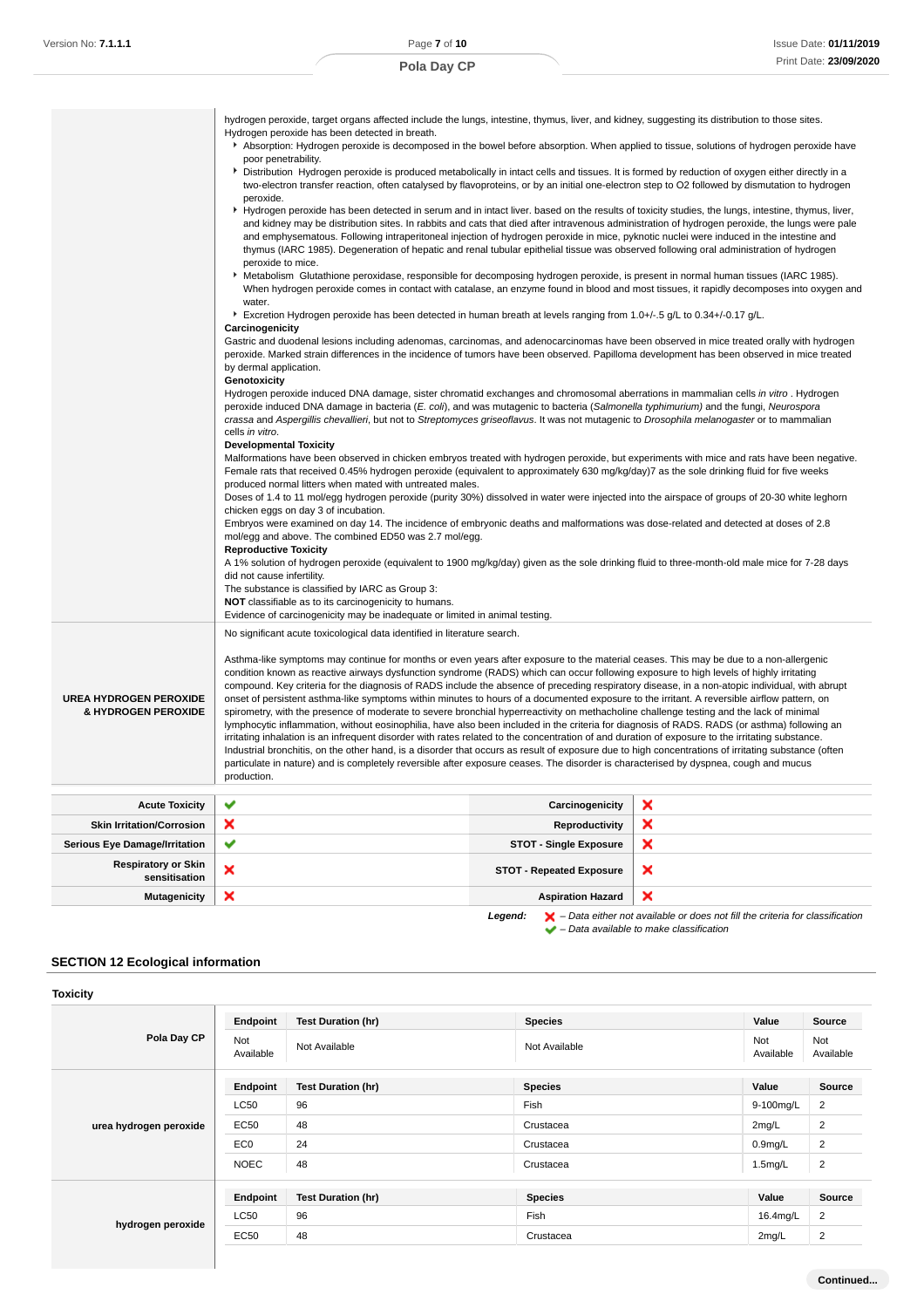## **Pola Day CP**

|         | EC50        | 72                                                                                                  | Algae or other aguatic plants                                                                                                                                                                                                                                                            | $0.85$ mg/L   2 |  |
|---------|-------------|-----------------------------------------------------------------------------------------------------|------------------------------------------------------------------------------------------------------------------------------------------------------------------------------------------------------------------------------------------------------------------------------------------|-----------------|--|
|         | <b>NOEC</b> | 72                                                                                                  | Algae or other aguatic plants                                                                                                                                                                                                                                                            | $=0.1$ mg/L     |  |
| Leaend: |             | Data 6. NITE (Japan) - Bioconcentration Data 7. METI (Japan) - Bioconcentration Data 8. Vendor Data | Extracted from 1. IUCLID Toxicity Data 2. Europe ECHA Registered Substances - Ecotoxicological Information - Aquatic Toxicity 3. EPIWIN Suite<br>V3.12 (QSAR) - Aquatic Toxicity Data (Estimated) 4. US EPA, Ecotox database - Aquatic Toxicity Data 5. ECETOC Aquatic Hazard Assessment |                 |  |

## **DO NOT** discharge into sewer or waterways.

## **Persistence and degradability**

| Ingredient                       | Persistence: Water/Soil | <b>Persistence: Air</b> |
|----------------------------------|-------------------------|-------------------------|
| hydrogen peroxide                | LOW                     | LOW                     |
| <b>Bioaccumulative notential</b> |                         |                         |

| <b>DIVACCUTTURE POLETING!</b> |                          |  |
|-------------------------------|--------------------------|--|
| Ingredient                    | <b>Bioaccumulation</b>   |  |
| hydrogen peroxide             | LOW (LogKOW = $-1.571$ ) |  |
| <b>Mobility in soil</b>       |                          |  |
| Ingredient                    | <b>Mobility</b>          |  |
| hydrogen peroxide             | LOW (KOC = $14.3$ )      |  |

## **SECTION 13 Disposal considerations**

| Waste treatment methods      |                                                                                                                                                                                                                                                                                                                                                                                                                                                                                                                                                                                                                                                                                                                                                                                                                                                                                                                                                    |
|------------------------------|----------------------------------------------------------------------------------------------------------------------------------------------------------------------------------------------------------------------------------------------------------------------------------------------------------------------------------------------------------------------------------------------------------------------------------------------------------------------------------------------------------------------------------------------------------------------------------------------------------------------------------------------------------------------------------------------------------------------------------------------------------------------------------------------------------------------------------------------------------------------------------------------------------------------------------------------------|
| Product / Packaging disposal | • Containers may still present a chemical hazard/ danger when empty.<br>Return to supplier for reuse/ recycling if possible.<br>Otherwise:<br>If container can not be cleaned sufficiently well to ensure that residuals do not remain or if the container cannot be used to store the same<br>product, then puncture containers, to prevent re-use, and bury at an authorised landfill.<br>▶ Where possible retain label warnings and SDS and observe all notices pertaining to the product.<br>DO NOT allow wash water from cleaning or process equipment to enter drains.<br>It may be necessary to collect all wash water for treatment before disposal.<br>In all cases disposal to sewer may be subject to local laws and regulations and these should be considered first.<br>• Where in doubt contact the responsible authority.<br>Consult State Land Waste Management Authority for disposal.<br>Bury residue in an authorised landfill. |

## **SECTION 14 Transport information**

### **Labels Required**

| Marine Pollutant | <b>NO</b> |
|------------------|-----------|
| <b>HAZCHEM</b>   | 1X        |

## **Land transport (ADG)**

| <b>UN number</b>             | 1511                                                             |
|------------------------------|------------------------------------------------------------------|
| UN proper shipping name      | UREA HYDROGEN PEROXIDE                                           |
| Transport hazard class(es)   | Class<br>5.1<br>Subrisk<br>8                                     |
| Packing group                | $\mathbf{III}$                                                   |
| <b>Environmental hazard</b>  | Not Applicable                                                   |
| Special precautions for user | Special provisions<br>Not Applicable<br>5 kg<br>Limited quantity |

## **Air transport (ICAO-IATA / DGR)**

| UN number                  | 1511                   |     |
|----------------------------|------------------------|-----|
| UN proper shipping name    | Urea hydrogen peroxide |     |
| Transport hazard class(es) | <b>ICAO/IATA Class</b> | 5.1 |
|                            | ICAO / IATA Subrisk    | 8   |
|                            | <b>ERG Code</b>        | 5C  |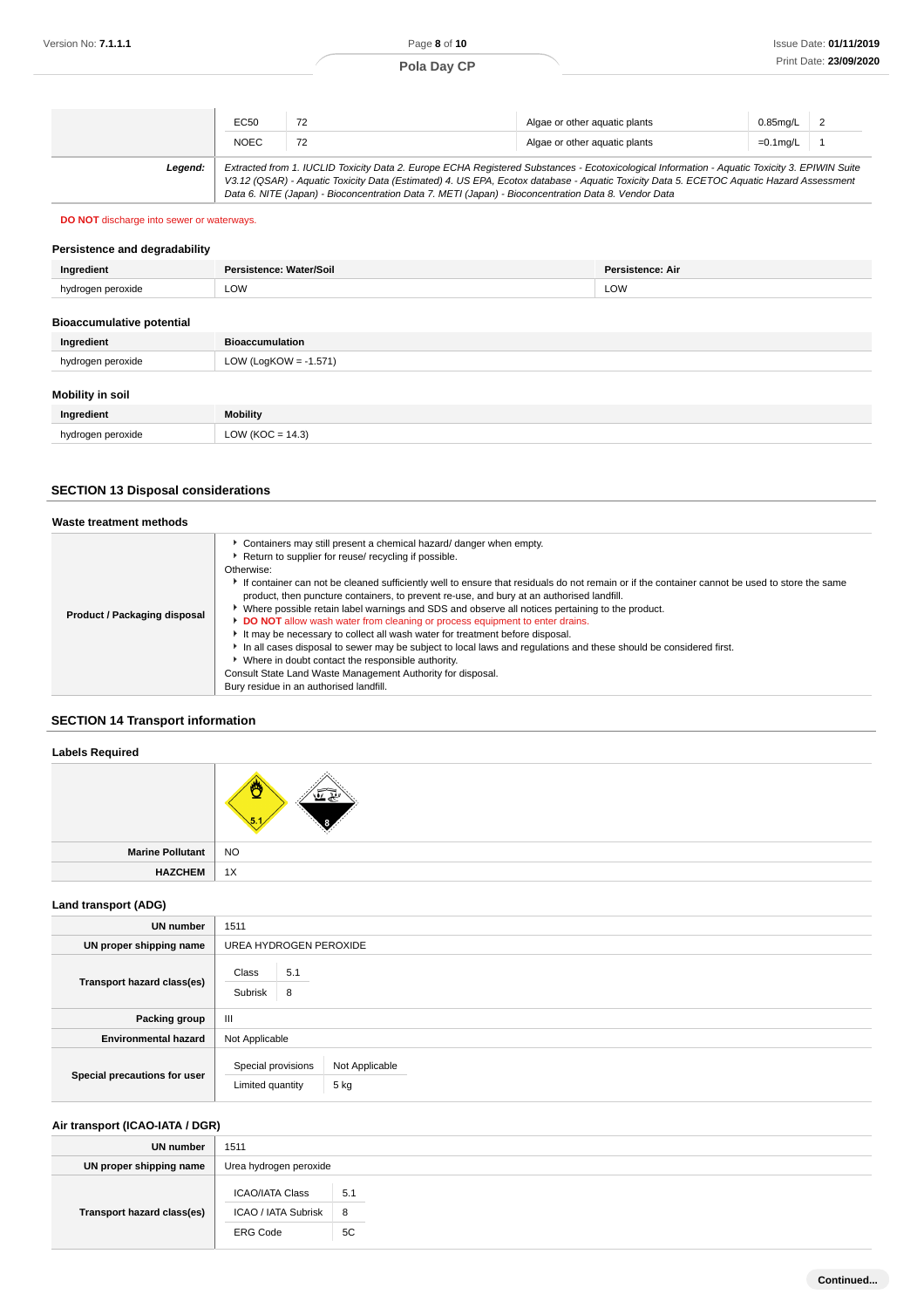| Packing group                | Ш                                                         |        |  |  |
|------------------------------|-----------------------------------------------------------|--------|--|--|
| <b>Environmental hazard</b>  | Not Applicable                                            |        |  |  |
|                              | Special provisions                                        | A803   |  |  |
|                              | Cargo Only Packing Instructions                           | 563    |  |  |
|                              | Cargo Only Maximum Qty / Pack                             | 100 kg |  |  |
| Special precautions for user | Passenger and Cargo Packing Instructions                  | 559    |  |  |
|                              | Passenger and Cargo Maximum Qty / Pack                    | 25 kg  |  |  |
|                              | Passenger and Cargo Limited Quantity Packing Instructions | Y545   |  |  |
|                              | Passenger and Cargo Limited Maximum Qty / Pack            | 5 kg   |  |  |

### **Sea transport (IMDG-Code / GGVSee)**

| <b>UN number</b>             | 1511                                                                 |                                       |  |  |
|------------------------------|----------------------------------------------------------------------|---------------------------------------|--|--|
| UN proper shipping name      | UREA HYDROGEN PEROXIDE                                               |                                       |  |  |
| Transport hazard class(es)   | <b>IMDG Class</b><br>8<br><b>IMDG Subrisk</b>                        | 5.1                                   |  |  |
| Packing group                | $\mathbf{III}$                                                       |                                       |  |  |
| <b>Environmental hazard</b>  | Not Applicable                                                       |                                       |  |  |
| Special precautions for user | <b>EMS Number</b><br>Special provisions<br><b>Limited Quantities</b> | $F-A$ , S-Q<br>Not Applicable<br>5 kg |  |  |

#### **Transport in bulk according to Annex II of MARPOL and the IBC code**

Not Applicable

If packed as Chemical kits the following classification may be considered if all ICAO/IATA transport requirements are met: Chemical Kit UN3316 - Class 9, SP A44 & A163.

## **SECTION 15 Regulatory information**

#### **Safety, health and environmental regulations / legislation specific for the substance or mixture**

#### I **urea hydrogen peroxide is found on the following regulatory lists**

Australia Hazardous Chemical Information System (HCIS) - Hazardous Chemicals Australia Standard for the Uniform Scheduling of Medicines and Poisons (SUSMP) - Schedule 10 / Appendix C

Australia Standard for the Uniform Scheduling of Medicines and Poisons (SUSMP) - Schedule 5

#### I **hydrogen peroxide is found on the following regulatory lists**

Australia Hazardous Chemical Information System (HCIS) - Hazardous Chemicals Australia Standard for the Uniform Scheduling of Medicines and Poisons (SUSMP) - Schedule 10 / Appendix C

Australia Standard for the Uniform Scheduling of Medicines and Poisons (SUSMP) - Schedule 5

**National Inventory Status**

Australia Standard for the Uniform Scheduling of Medicines and Poisons (SUSMP) - Schedule 6

Australian Inventory of Industrial Chemicals (AIIC)

Australia Standard for the Uniform Scheduling of Medicines and Poisons (SUSMP) - Schedule 6

Australian Inventory of Industrial Chemicals (AIIC)

International Agency for Research on Cancer (IARC) - Agents Classified by the IARC Monographs

| <b>National Inventory</b>     | <b>Status</b>                                                                                                                                                                                            |  |  |
|-------------------------------|----------------------------------------------------------------------------------------------------------------------------------------------------------------------------------------------------------|--|--|
| Australia - AIIC              | Yes                                                                                                                                                                                                      |  |  |
| Australia Non-Industrial Use  | No (urea hydrogen peroxide; hydrogen peroxide)                                                                                                                                                           |  |  |
| Canada - DSL                  | No (urea hydrogen peroxide)                                                                                                                                                                              |  |  |
| Canada - NDSL                 | No (hydrogen peroxide)                                                                                                                                                                                   |  |  |
| China - IECSC                 | Yes                                                                                                                                                                                                      |  |  |
| Europe - EINEC / ELINCS / NLP | Yes                                                                                                                                                                                                      |  |  |
| Japan - ENCS                  | No (urea hydrogen peroxide)                                                                                                                                                                              |  |  |
| Korea - KECI                  | Yes                                                                                                                                                                                                      |  |  |
| New Zealand - NZIoC           | Yes                                                                                                                                                                                                      |  |  |
| Philippines - PICCS           | Yes                                                                                                                                                                                                      |  |  |
| <b>USA - TSCA</b>             | Yes                                                                                                                                                                                                      |  |  |
| Taiwan - TCSI                 | Yes                                                                                                                                                                                                      |  |  |
| Mexico - INSQ                 | No (urea hydrogen peroxide)                                                                                                                                                                              |  |  |
| Vietnam - NCI                 | Yes                                                                                                                                                                                                      |  |  |
| Russia - ARIPS                | Yes                                                                                                                                                                                                      |  |  |
| Legend:                       | Yes = All CAS declared ingredients are on the inventory<br>No = One or more of the CAS listed ingredients are not on the inventory and are not exempt from listing(see specific ingredients in brackets) |  |  |